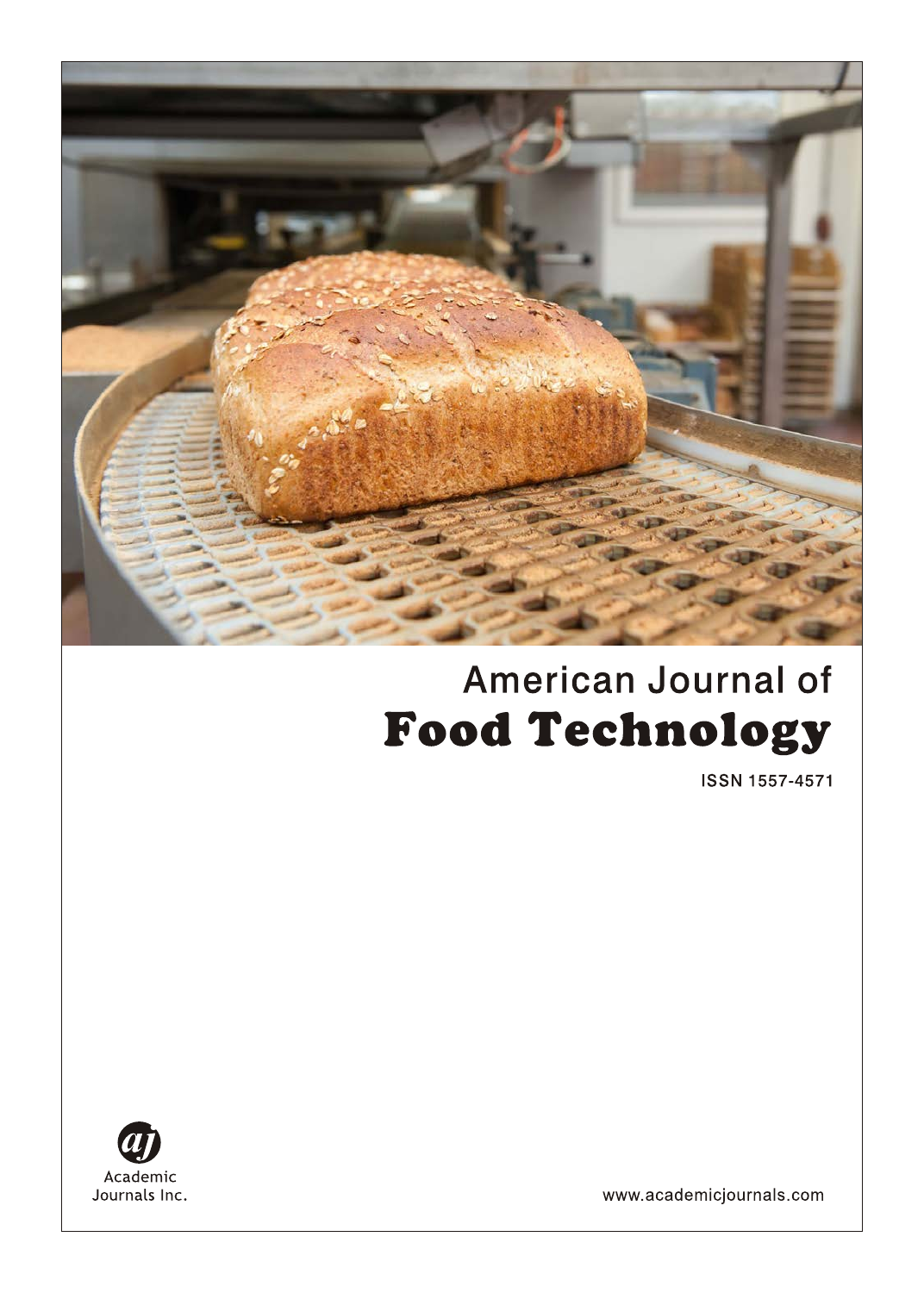#### **OPEN ACCESS American Journal of Food Technology**

ISSN 1557-4571 DOI: 10.3923/ajft.2016.29.36



# **Research Article Comparison of Uncertainty Between Traditional and Alternative Methods for Food Microbiological Analysis**

 $^{\text{\tiny{1}}}$ Alyexandra Arienzo\*,  $^{\text{\tiny{2}}}$ Francesca Losito\*,  $^{\text{\tiny{1}}}$ Ottavia Stalio and  $^{\text{\tiny{1,2}}}$ Giovanni Antonini

1 Department of Sciences, Roma Tre University, Rome, 00146, Italy 2 INBB National Institute of Biostructures and Biosystems, Rome, 00136, Italy

\*The authors with this symbol participated equally in the present investigation.

# Abstract

The objectives highlighted in the present study were to determine the estimates of measurement uncertainty associated with microbiological analysis in food samples performing a gage repeatability and reproducibility study on three different microbiological methods of analysis for the detection and quantification of total coliforms; Plate count method, 3M Petrifilm™ count plates method and the MBS method. For all three methods the contribution the total gage R and R is less than 10%, demonstrating the ability to accurately evaluate the concentration of total coliforms in food samples. However, the repeatability and reproducibility follows the tendency; Plate count method<3M Petrifilm™ count plates method<MBS method. The study also highlights that a significant variation is due to the interaction between the operators and the analyzed samples for plate count and 3M Petrifilm™ count plates methods while for the MBS method it does not significantly affect the measure. Together these results demonstrate that greater repeatability and reproducibility are connected to a more simple analytical procedure demonstrating that uncertainty is certainly related to the amount of manual work and the individual interpretation of results. Results confirm that it is important to diminish these sources of error reducing labor and simplifying procedures and increasing automation.

Key words: Measurement uncertainty, total gage R and R, plate count method, 3M Petrifilm™ count plates method, MBS method

Received: October 16, 2015 **Accepted: December 19, 2015** Published: February 15, 2016

Citation: Alyexandra Arienzo, Francesca Losito, Ottavia Stalio and Giovanni Antonini, 2016. Comparison of Uncertainty Between Traditional and Alternative Methods for Food Microbiological Analysis. Am. J. Food Technol., 11: 29-36.

Corresponding Author: Giovanni Antonini, Department of Science, Roma Tre University, Viale G. Marconi 446, Rome, 00146, Italy Tel: +39-3290570913

Copyright: © 2016 Alyexandra Arienzo et al. This is an open access article distributed under the terms of the creative commons attribution License, which permits unrestricted use, distribution and reproduction in any medium, provided the original author and source are credited.

Competing Interest: The authors have declared that no competing interest exists.

Data Availability: All relevant data are within the paper and its supporting information files.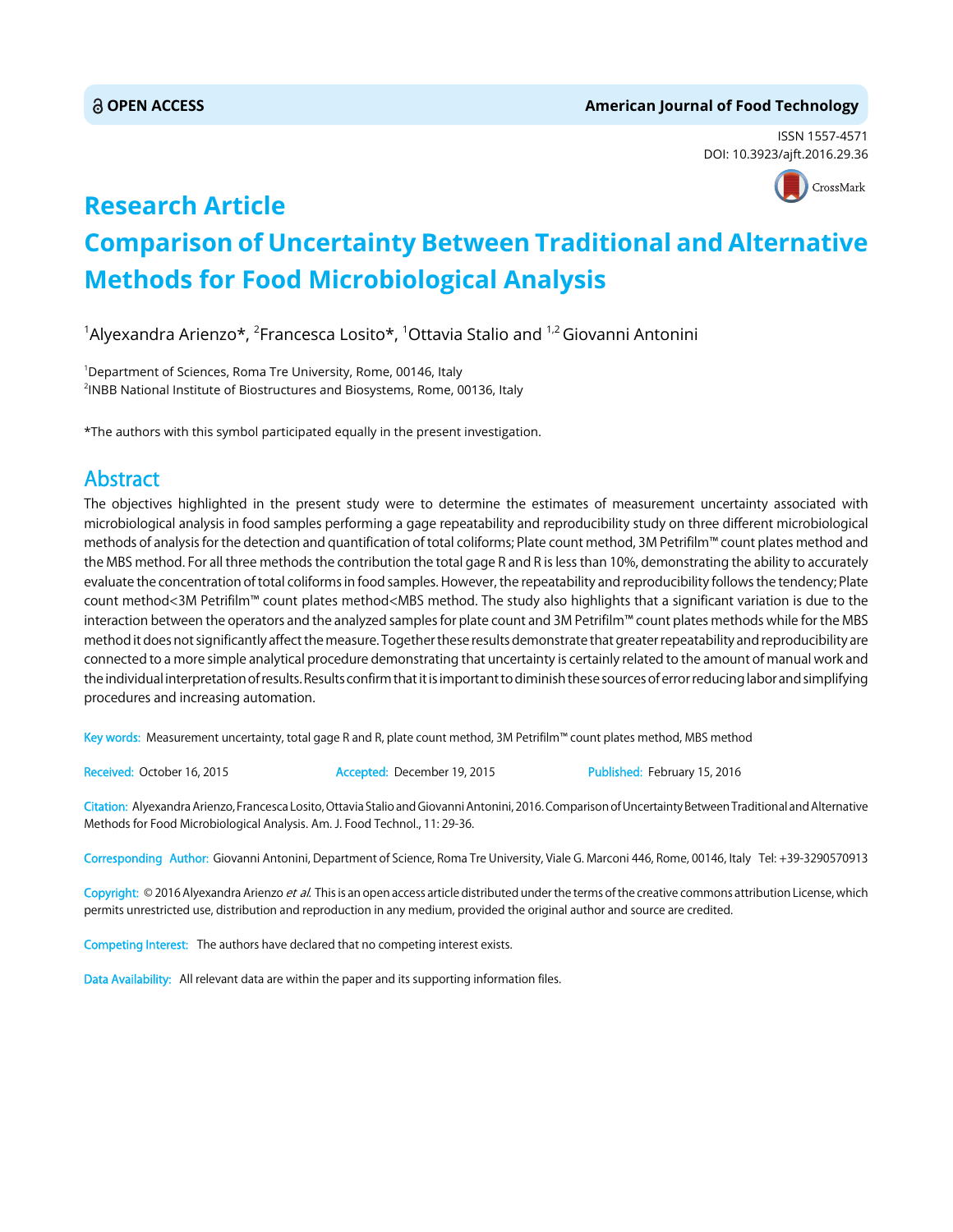## INTRODUCTION

The aim in microbiological analysis is usually to detect and enumerate a known species or a group of microorganisms in a measured amount of sample. If measurement means counting and identification, quantitative microbiological analysis belong to the sphere of metrology (Niemi and Niemela, 2001).

Measurement of uncertainty has been a common place requirement in physical and chemical analyses for many years but it is only recently that the subject has been addressed by microbiologists. Whilst the accepted concept is the measurement of the "Level of uncertainty" associated with a microbiological test, the recipient really wants to know the "Level of confidence" which the microbiologist can put on the particular result (Dereani and Saric, 2010).

In microbiological laboratory practice many causes of variability can be identified, for instance: The ability of an isolate to give typical reactions on a diagnostic medium, equipment and human errors in weighing, dispensing, pipetting and other laboratory activities, the relative skill levels of different technicians (Jarvis, 2008).

To interpret properly the results obtained using any analytical procedure requires careful consideration of the diverse sources of actual or potential error associated with the results obtained.

Measurement uncertainty is a quantitative indication of the quality of the test result produced. It reflects how well the result represents the value of the quantity being measured and indicates the level of confidence that the value actually lies within the range defined by the uncertainty interval. It allows the data users to assess the reliability of the result and have confidence in the comparability of results generated elsewhere on the same sample or same population of the samples (JCGM., 2008).

The estimation of uncertainty in microbiological measurements is based mainly on the repeatability and reproducibility (Yong et al., 2012).

Gage Repeatability and Reproducibility (Gage R and R) study estimates the repeatability and reproducibility components of measurement system variation using an analysis of variance (ANOVA) evaluating how much of the total process variation is caused by the measurement system (Louka and Besseris, 2010). Total process variation consists of measurement system variation plus part-to-part variation. Measurement system variation consists of repeatability and reproducibility.

Repeatability is the variation due to the measuring device, or the variation observed when the same operator measures the same part repeatedly with the same device (Senvar and Firat, 2010).

Reproducibility is the variation due to the measuring system, or the variation observed when different operators measure the same part using the same device (Senvar and Firat, 2010).

Part-to-part variation indicates the ability for the gage to identify variation within products.

The study is designed to ensure stability and consistency of measurements made on an instrument by one or more operators (Smith et al., 2007).

Total coliforms are referred to as "Indicator organisms". The detection and quantification of coliforms is used in fact to obtain information regarding sanitary conditions of food and food-processing representing a simple way to provide a measure of food quality and spoilage potential.

Almost all the methods used to detect total coliforms are enumeration methods based on lactose fermentation (ISO 4832, 2006).

The Plate count method on Violet Red Bile Lactose Agar represents the reference method for the detection and enumeration of total coliforms in food. This medium meets the formulation and performance criteria laid down in ISO 4832 (2006). Coliforms rapidly ferment the lactose in VRBL agar and so reduce the pH of the medium, producing red-purple colonies, due to the inclusion of neutral red and crystal violet. These colonies are usually surrounded by red-purple halos of precipitated bile salts.

The 3M Petrifilm™ Coliform Count Plate (CCP), developed by 3M Laboratories, are commercially available agar plate substitutes. The 3M Petrifilm™ plates are composed of two dry rehydratable films coated with nutrients, a cold-soluble gel and a tetrazolium indicator dye to facilitate colony enumeration. Colonies growing on CCP Plates appear pink due to the reduction of the dye. Coliform colonies produce gas by the fermentation of lactose, which obviates the need for confirmatory tests (Gracias and McKillip, 2004).

Micro Biological Survey (MBS) method is a rapid method for selective counting of bacteria developed and patented by MBS srl (spin-off of Roma Tre University, Rome, Italy). It is based on a colorimetric survey performed in mono-use disposable reaction vials in which samples can be inoculated without any preliminary treatment. The operating principle of the MBS method is based on the capability to measure the catalytic activity of the redox enzymes in the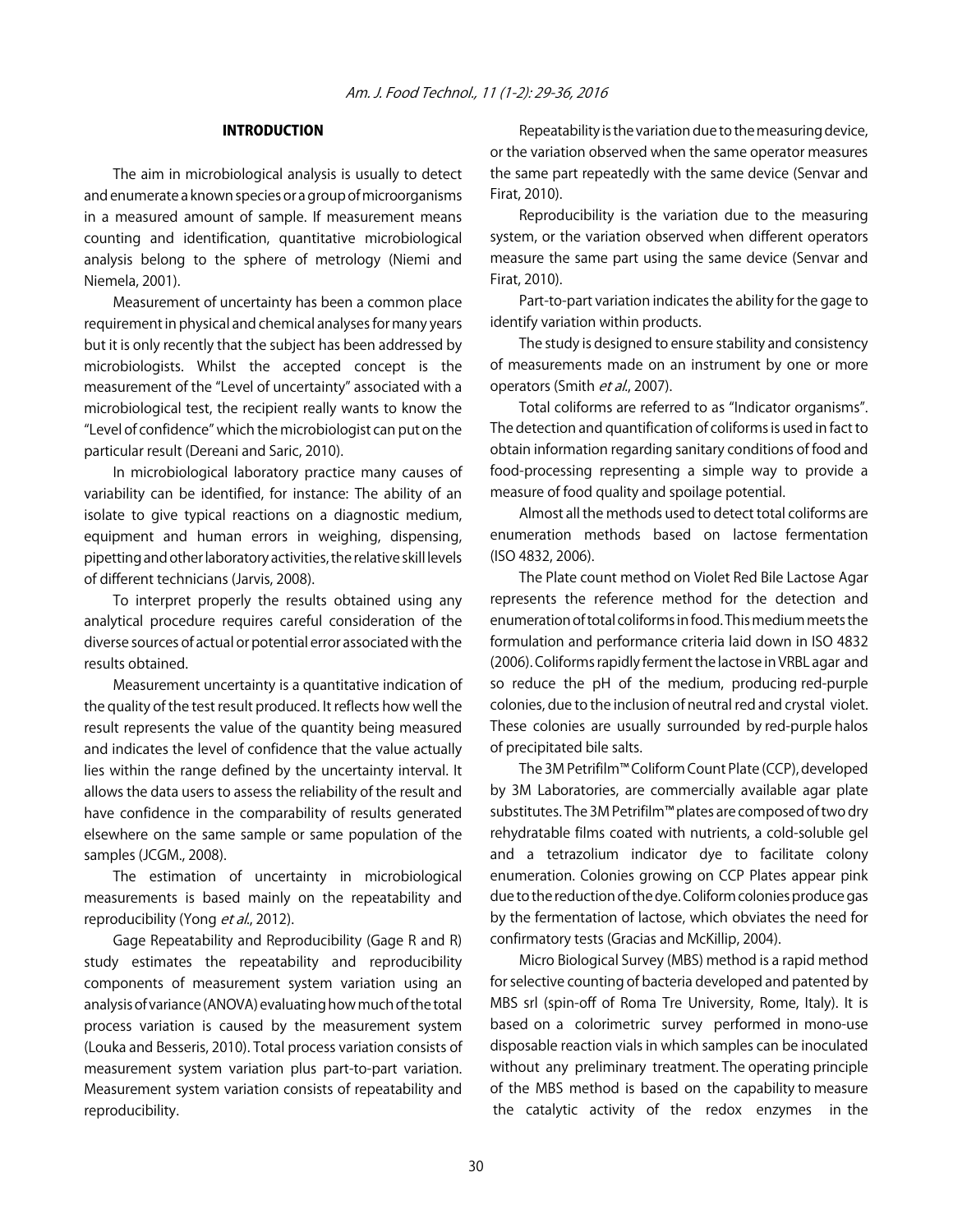main metabolic pathways of bacteria through a redox indicator that changes color according to the oxidative state of the medium. The time required for the color change is inversely related to the logarithm of bacterial concentration and this allows to obtain an unequivocal correlation between the observed enzymatic activity and the number of viable cells present in the samples. A thermostatic optical reader automatically detects the color change providing an estimate of the number of bacteria in the sample (Bottini et al., 2011; Losito et al., 2012). The MBS method has been already tested in food samples demonstrating its reliability (Losito et al., 2014). For detection and enumeration of total coliforms in food samples, specific MBS vials (MBS colI vials) are available. The presence of coliforms causes a color change of the MBS reagent from red to yellow.

The aim of this study was to perform a Gage Repeatability and Reproducibility (Gage R and R) study to evaluate measurement uncertainty associated to three different microbiological methods of analysis for the detection and quantification of total coliforms in food samples: Plate count method, 3M Petrifilm™ count plates method and the MBS method.

#### MATERIALS AND METHODS

**Samples:** Naturally contaminated food samples were randomly selected. Ten samples were chosen among three different food matrices: Raw meat products, raw vegetables and dairy products. Table 1 shows the sample chosen for the analysis.

Preparation of naturally contaminated food samples: Naturally contaminated food samples were homogenized (2 min at high speed) by means of a stomacher (Laboratory Blender Stomacher 400, Seward, London, UK). Homogenized samples were then serially diluted in peptone water. Dilutions were used for the enumeration of total coliforms with the traditional plate count method and the 3M Petrifilm™ count plates. No sample preparation and dilution was required for the enumeration of bacteria using MBS method.

Plate count method: Serial dilutions of each homogenized sample were plated on Violet Red Bile Lactose Agar (VRBLA;Liofilchem, Roseto degli Abbruzzi, Italy) and incubated for 24 h at  $37^{\circ}$ C according to ISO 4832 (2006). Two operators performed in parallel six replicates per dilution. The bacterial concentration of the sample was calculated on the basis of the first countable dilution, or final suspension (colony forming units from 30-300). Results were obtained as CFU mL $^{-1}$  or g calculated as follows:

$$
y = Fc
$$

where, y is the estimated particle concentration of the sample; F is the dilution factor (e.g., 1E4), the reciprocal of dilution (1:1E-4); c is the estimated particle concentration of the suspension.

3M Petrifilm<sup>™</sup> count plates: Serial dilutions of each homogenized sample were plated on 3M Petrifilm™ E. coli/coliform count plates (3M Petrifilm™, St. Paul, USA) and incubated for 24 h at  $37^{\circ}$ C. Two operators performed in parallel six replicates per dilution. The bacterial concentration of the sample was calculated on the basis of the first countable dilution, or final suspension (colony forming units from 30-300). Results were calculated as described for plate count method.

Colorimetric MBS method procedure: For the analysis by the MBS method, ready-to-use MBS vials, for the detection of total coliforms (coli vials), already sterilized and containing the reagent for the analysis were used. To start the analysis, 10 mL of sterile distilled water were added to the vials that were shaken until all the reagents were dissolved and then inoculated with 1 mL or 1 g of samples. No serial dilutions were necessary. Vials were incubated at 37 $\degree$ C for 26 h in the MBS Multireader, a thermostated colorimeter that automatically looks at the color change and provides the bacterial concentration in the sample. The positive result corresponds to a color change from red to yellow. The color change occurred at different times after inocula in times that were inversely related to the bacterial concentration of the analyzed sample. The persistence of the starting color indicated a negative result, which is absence of the microorganisms of interest. Two operators performed in parallel six replicates of the analysis. Results were obtained as  $log$  CFU mL $^{-1}$  or g of sample under the form of a printable report containing all the information concerning the sample and the performed analysis.

```
Table 1: Food samples chosen as "Parts" for the gage R and R study
```

|                       |             |        | .                 |            |                             |             |             |                   |               |      |
|-----------------------|-------------|--------|-------------------|------------|-----------------------------|-------------|-------------|-------------------|---------------|------|
| Parts                 |             |        |                   |            |                             |             |             |                   |               |      |
| $-$<br>Foor<br>sample | Rabbit<br>. | _hicon | urke <sup>.</sup> | Salac<br>. | chooce<br>rella.<br>MO<br>. | Calf<br>___ | milk<br>ndv | 0.000<br>Кıс<br>. | リヘレ<br>- UI K | насі |
|                       |             |        |                   |            |                             |             |             |                   |               |      |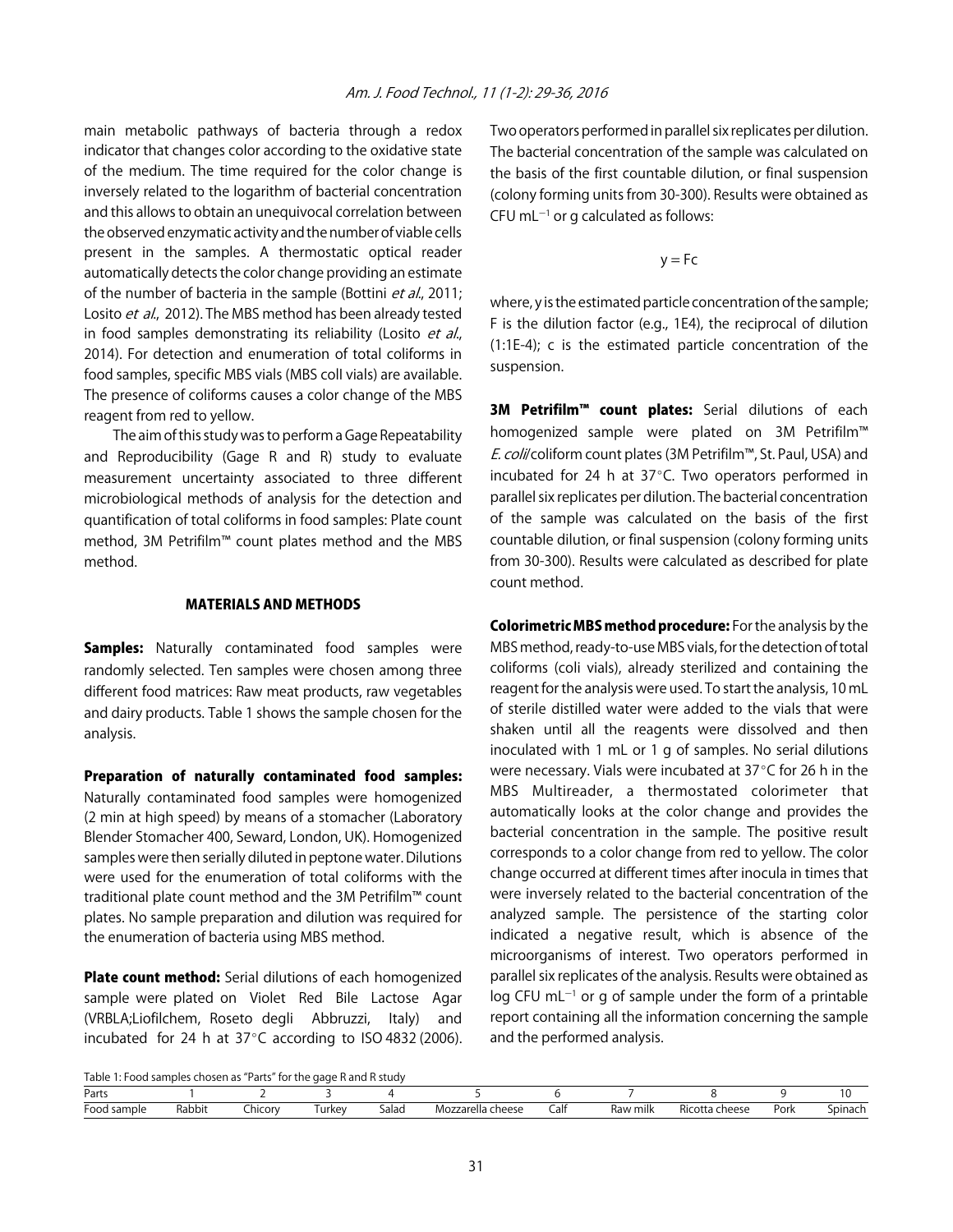Gage R and R study: The SPC for Excel Software (www.spcforexcel.com) was used to perform a gauge R and R study for the three different measurement methods used for the quantification of total coliforms in food samples (AIAG., 2010). All results used for the statistical analysis were expressed as the logarithm of the bacterial concentration (log CFU mL $^{-1}$  or g).

#### **RESULTS**

A gage repeatability and reproducibility (Gage R and R) study was carried out on three different methods of analysis used to for the quantification of total coliforms in food samples: Plate count method, 3M Petrifilm™ count plates method and the MBS method. Ten samples chosen among four food matrices were analyzed by two operators in parallel using the three different methods.

Gage R and R study: The ANOVA Table with interaction. Gage Repeatability and Reproducibility (Gage R and R) is the amount of measurement variation introduced by a measurement system, which consists of the measuring instrument itself and the individuals using the instrument. The crossed gage R and R study estimates how much total process variation is caused by the measurement system. Total process variation consists of measurement system variation plus part-to-part variation.

The analysis of variance (ANOVA) calculates variance components and then uses those components to estimate the percent variation due to the measuring system. The percent variation appears in the gage R and R Table. The ANOVA Table with interaction includes terms for the part (Part), operator (Operator) and operator-by-part interaction (Part\* Operator). This table allows to verify the significance of the factors that characterize the analysis identified by a p-value <0.25.

The ANOVA table with interaction results show that, excluding the significance of "part" for all three the methods a significant variation is due to the "operator\* part" for Plate Count method and 3M Petrifilm™ count plates method while for the MBS method the "Operator\*Part" does not significantly affect the measure (Table 2-4).

#### Gage R and R study

Total variation report: Total Variation (TV) report analyzes the gage study data as a percentage of total variation. The report is divided into sections presenting the total gage R and R divided in equipment variation and appraiser variation and part variation.

Table 2: Analysis of variance of the components contribution to the variation of the measuring system of the plate count method

|               | ANOVA table with Interaction |         |         |        |         |  |  |
|---------------|------------------------------|---------|---------|--------|---------|--|--|
| Sources       | Df                           | Sς      | ΜS      | F      | p-value |  |  |
| Part          | 9                            | 274.052 | 30.4500 | 86.830 | 0.000   |  |  |
| Operator      |                              | 0.774   | 0.7740  | 2.208  | 0.171   |  |  |
| Operator*Part | 9                            | 3.156   | 0.3510  | 3.517  | 0.001   |  |  |
| Repeatability | 100                          | 9.971   | 0.0997  |        |         |  |  |
| Total         | 119                          | 287.954 |         |        |         |  |  |

Table 3: Analysis of variance of the components contribution to the variation of the measuring system of the 3M Petrifilm™ count plates method

|               | ANOVA table with Interaction |         |         |         |         |
|---------------|------------------------------|---------|---------|---------|---------|
| Sources       | df                           | ςς      | M۹      | F       | p-value |
| Part          | 9                            | 276.076 | 30.6750 | 118.217 | 0.000   |
| Operator      |                              | 0.375   | 0.3750  | 1.446   | 0.260   |
| Operator*Part | 9                            | 2.335   | 0.2590  | 5.070   | 0.000   |
| Repeatability | 100                          | 5.118   | 0.0512  |         |         |
| Total         | 119                          | 283.905 |         |         |         |

Table 4: Analysis of variance of the components contribution to the variation of the measuring system of the MBS method

|               | ANOVA table with Interaction |          |         |         |         |  |
|---------------|------------------------------|----------|---------|---------|---------|--|
| Sources       | df                           | SS       | ΜS      | F       | p-value |  |
| Part          | 9                            | 248.8930 | 27.6550 | 613.762 | 0.000   |  |
| Operator      |                              | 0.0875   | 0.0875  | 1.942   | 0.197   |  |
| Operator*Part | 9                            | 0.4060   | 0.0451  | 1.176   | 0.318   |  |
| Repeatability | 100                          | 3.8300   | 0.0383  |         |         |  |
| Total         | 119                          | 253.2150 |         |         |         |  |

The total gage repeatability and reproducibility (Gage R and R) represent both the equipment variation and the appraiser variation. The gage R and R% returned in the TV report is the percentage of the total variation due to the measurement system. The total gage R and R percentage is 5.59% for the plate count method, 3.35% for the 3M Petrifilm™ count plates method and 1.69% for the MBS method. For all three methods the contribution the total gage R and R is less than 10% demonstrating that all three methods are considered acceptable.

Equipment Variation (EV) represents the repeatability of the equipment or measurement device. The equipment variation percentage is 3.57% for the plate count method, 1.95% for the 3M Petrifilm™ count plates method and 1.66% for the MBS method. For all three methods the contribution of EV is less than 10% demonstrating that there are no significant issues with the measurement equipment itself.

Appraiser Variation (AV) represents the reproducibility of the system. The appraiser variation percentage is 1.84% for the plate count method, 1.40% for the 3M Petrifilm™ count plates method and 0.03% for the MBS method. Also in this case for all three methods the contribution of EV is less than 10%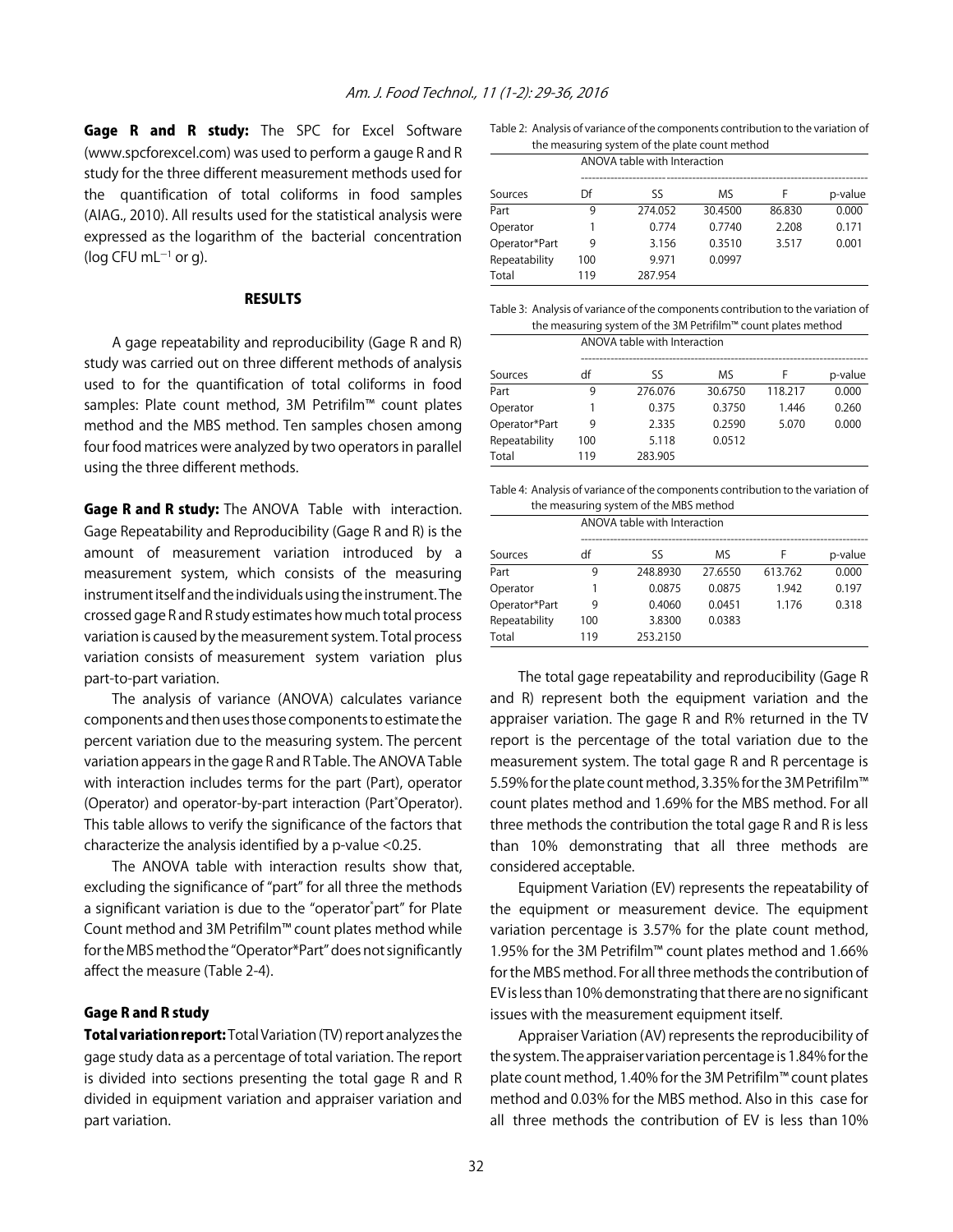demonstrating that there is no significant operator-tooperator difference in measurements.

Part Variation (PV) represents the variation of the products or parts used to conduct the gage study. The part variation percentage is 94.41% for the plate count method, 96.65% for the 3M Petrifilm™ Count Plates method and 98.31% for the MBS method. The high percentage of the total variations from the parts demonstrates that all methods are considered adequate systems because the parts truly represent the range of the process variation. If the PV% is low, less than 30%, the parts selected do not represent the full variation of the process.

Total Variation (TV) report is graphically represented in the Components of variation chart (Fig. 1a-c).

# Gage R and R study

**Standard deviation report:** The Standard Deviation (SD) report analyzes the gage study data as a percentage of total



Fig. 1(a-c): Components of variation chart, graphical presentation of the total variation report for the (a) Plate count method, (b) 3M Petrifilm™ count plates method and (c) MBS method. The black bar chart represents the contribution of variance while the grey bar chart represents the contribution of standard deviation

variation based on the standard deviation of each term. The report is divided into sections presenting the total gage R and R divided in equipment variation and appraiser variation and part variation.

Because the standard deviation uses the same measure units as the part measurements it allows for meaningful comparison between the methods under study. The standard deviation percentage of the measurement system is 0.38 for the plate count method, 0.29 for the 3M Petrifilm™ count plates method and 0.19 for the MBS method (Table 5-7).

## Gage R and R study

Range control chart: Range control chart shows the average ranges obtained for each part and operator. The range is the difference between the maximum and minimum value obtained in a set of measurements and is used to verify the

Table 5: Percentages of total variation based on the standard deviation contribution of each component for the plate count method

|                    | Standard deviation report |       |           |  |
|--------------------|---------------------------|-------|-----------|--|
| Sources            | SD                        | 6*SD  | $6*SD(%)$ |  |
| Total gage R and R | 0.385                     | 2.313 | 23.65     |  |
| Repeatability      | 0.316                     | 1.895 | 19.37     |  |
| Reproducibility    | 0.221                     | 1.327 | 13.57     |  |
| Operator           | 0.0840                    | 0.504 | 5.16      |  |
| Operator*part      | 0.205                     | 1.227 | 12.55     |  |
| Part-to-part       | 1.584                     | 9.503 | 97.16     |  |
| Total variation    | 1.630                     | 9.780 | 100.00    |  |

Table 6: Percentages of total variation based on the standard deviation contribution of each component for the 3M Petrifilm™ count plates method

|                    | Standard deviation report |        |           |  |  |
|--------------------|---------------------------|--------|-----------|--|--|
| Sources            | SD                        | $6*SD$ | $6*SD(%)$ |  |  |
| Total gage R and R | 0.296                     | 1.778  | 18.30     |  |  |
| Repeatability      | 0.226                     | 1.357  | 13.97     |  |  |
| Reproducibility    | 0.191                     | 1.149  | 11.82     |  |  |
| Operator           | 0.0439                    | 0.264  | 2.71      |  |  |
| Operator*part      | 0.186                     | 1.118  | 11.51     |  |  |
| Part-to-part       | 1.592                     | 9.552  | 98.31     |  |  |
| Total variation    | 1.619                     | 9.716  | 100.00    |  |  |

Table 7: Percentages of total variation based on the standard deviation contribution of each component for the MBS method

|                        | Standard deviation report |       |           |  |  |
|------------------------|---------------------------|-------|-----------|--|--|
|                        |                           |       |           |  |  |
| Sources                | SD                        | 6*SD  | $6*SD(%)$ |  |  |
| Total gage R and R     | 0.199                     | 1.195 | 13.02     |  |  |
| Repeatability          | 0.197                     | 1.183 | 12.88     |  |  |
| Reproducibility        | 0.0285                    | 0.171 | 1.86      |  |  |
| Operator               | 0.0285                    | 0.171 | 1.86      |  |  |
| Operator*part          | 1.517                     | 9.102 | 99.15     |  |  |
| Part-to-part           | 1.530                     | 9.180 | 100.00    |  |  |
| <b>Total variation</b> | 0.199                     | 1.195 | 13.02     |  |  |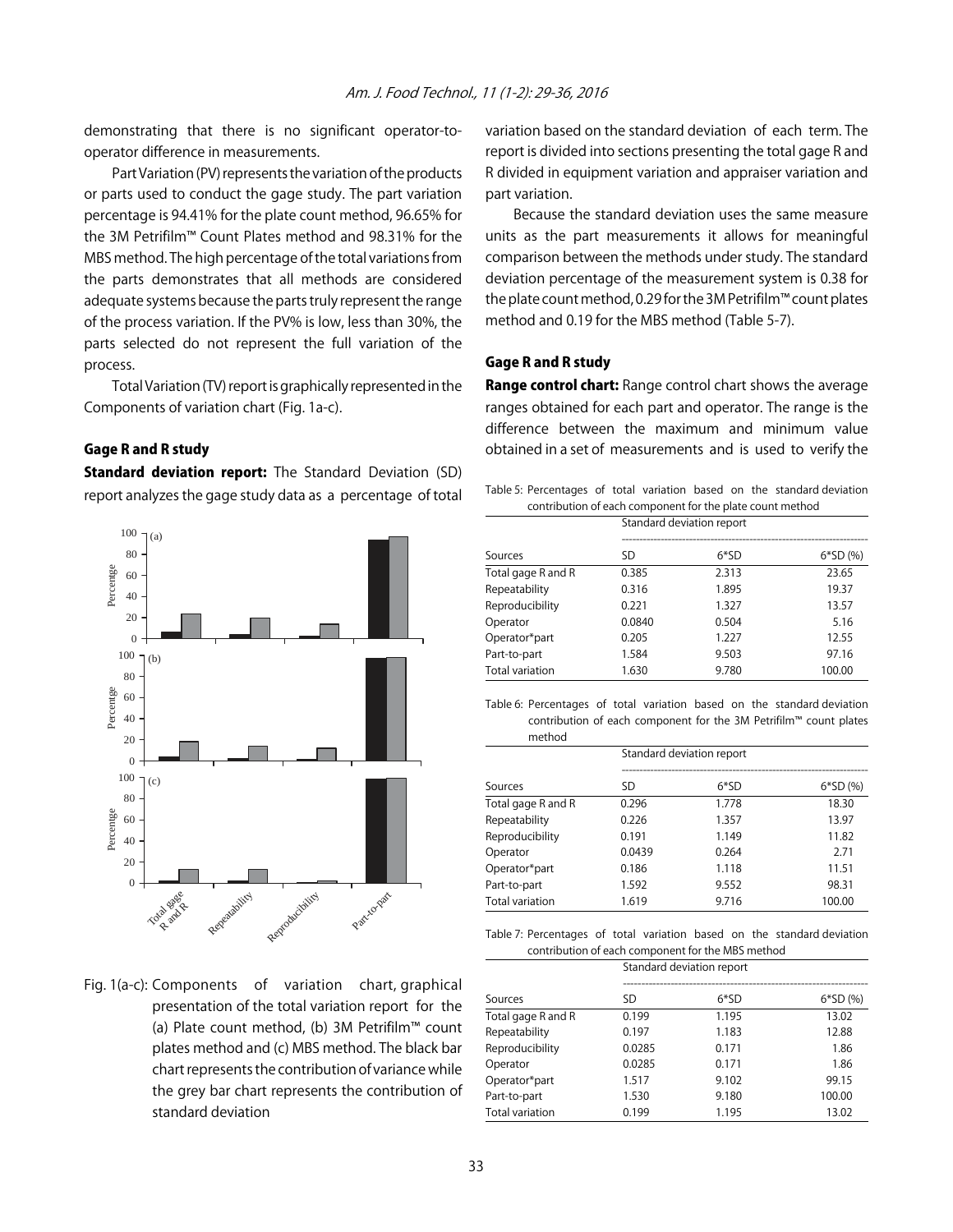

Fig. 2(a-c): Range control chart, average ranges obtained for each part and operator for the (a) Plate count method, (b) 3M Petrifilm™ count plates method and (c) MBS method. Each point is a mean of the ranges for operator A  $\Delta$  and operator B  $\Box$ . The dashed line represents the Upper Control Limit (UCL) while the dash-dot line represents the average range

repeatability of the measurement system. Control limits (UCL and LCL) are calculated on the basis of the within subgroups variations. If the majority of values falls in of the control limits this means that the measurement system is repeatable.

The range control charts (Fig. 2a-c) show that the repeatability of the measurement system is regular for all three methods except for two cases (B-6 and B-7 for the plate count method, B-2 and B-7 for the 3M Petrifilm™ count plates method, B-2 and B-7 for the MBS method).

## Gage R and R study

**Measurement by part chart:** Measurement by part chart shows all of the measurements in the study arranged by part and shows the variation in each set of measurements. The line connects the average measurements for each part (Fig. 3a-c). It shows that variation is quite constant for all three methods. However, for the plate count method it is possible to observe a great variability in part 6.



Fig. 3(a-c): Measurement by part chart, all measurements in the study arranged by part for the (a) Plate count method, (b) 3M Petrifilm™ count plates method and (c) MBS method. The line connects the average measurements for each part

# **DISCUSSION**

During the past few years, considerable attention has been paid to the estimation of measurement uncertainty for reference and alternative microbiological methods.

The quality of a measurement system in terms of repeatability and reproducibility can be determined by a gage repeatability and reproducibility study. In this context a gage R and R study was carried out on three different methods of analysis used to for the quantification of total coliforms in food samples: Plate count method, 3M Petrifilm™ count plates method and the MBS method.

The plate count and the 3M Petrifilm™ count plates methods are based on observation and count of the number of colonies and reaction sites deemed typical of the target species that are able to grow forming discrete units on specific growth media. This basic observation depends on the operator and the reading of the results that are always more or less uncertain because of the human factor. The plate count requires several steps as: Sample preparation, media preparation and dispensing, plating out of sample dilutions, plate reading and colony counting. The 3M Petrifilm™ count plates method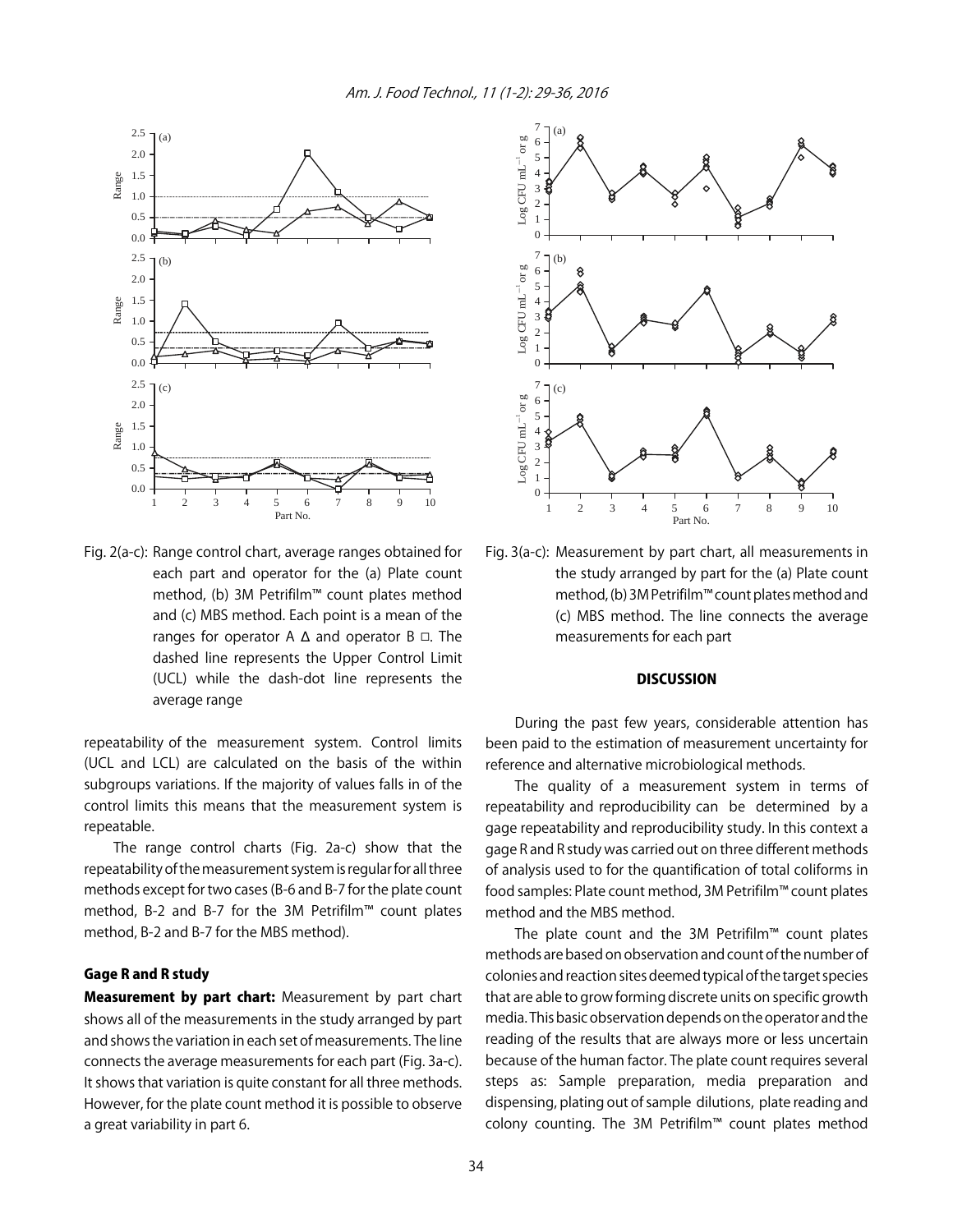instead does not require media preparation and dispensing simplifying the analytical procedure.

The MBS method measures the catalytic activity of the main metabolic pathways of bacteria thanks to redox indicators that are able to change color according to the oxidative state of the medium. The time required for the color change is inversely related to the logarithm of bacterial concentration and this allows to obtain an unequivocal correlation between the observed enzymatic activity and the number of viable cells present in the samples. A thermostatic optical reader automatically detects the color change providing an estimate of the number of bacteria in the sample. In addition analyses do not require sample preparation and 1 g or 1 mL of the samples can be directly inserted in the analysis vial. These characteristics drastically reduce the complexity of procedures.

The substantial differences between the three methods are reflected in the results of the gage R and R study. The ANOVA study of the measurement system variation shows that a significant variation is due to the interaction between the operators and the parts for plate count method and 3M Petrifilm™ count plates method while for the MBS method it does not significantly affect the measure. The variation in each set of measurements confirms that the operator does not significantly affect measurements.

For all three methods the contribution the total gage R and R is less than 10%, demonstrating the ability to accurately evaluate the concentration of total coliforms in food samples. However, the contribution decreases following the tendency: plate count method>3M Petrifilm™ count plates method>MBS method. This trend is confirmed also by the analysis of standard deviation.

Together these results demonstrate that greater repeatability and reproducibility are connected to a more simple analytical procedure. Tests requiring a series of manual steps and individual interpretation of results are more vulnerable to human error.

Previous studies confirm this hypothesis pointing out that, for the reference plate count method, the estimates of uncertainty can in fact be significantly influenced by plating procedures and the choice of medium that can mislead interpretation of results (Munsch-Alatossava et al., 2007; Habib et al., 2008; Yong et al., 2012). Also the role of homogenization, required for sample pretreatment with plate count methods, deserves more attention considering that different studies have led to conflicting results. Rohde et al. (2015) pointed out that homogenization can be responsible for considerable of interlaboratory differences in pathogen

detection in meat while, Ingham et al. (2009) demonstrated that the sample preparation method had no significant effect on the results of any analytical test, although counts tended to be higher after mechanical stomaching instead of manual squeezing. Previous studies have demonstrated that alternative microbiological methods that are more efficient in terms of preparation time and labor, perform similarly or better than the reference methods. Fedio et al. (2008) demonstrated that Petrifilm™ staph express count system (STX) revealed no significant difference compared to the bacteriological analytical manual direct-plating method for enumeration of Staphylococcus aureus in artificially contaminated hard cheese. De Souza et al. (2015) showed good significance between conventional methodologies and Petrifilm™ plates in count of indicators of sanitary-hygienic quality and pathogenic microorganisms in sheep milk and further the Petrifilm™ STX had even higher recoverability of bacteria compared with the conventional methodology.

Reduced labor and automation appears to take out much of the potential error and deliver more reliable results. Interestingly, operator B seems always to encounter more difficulties and the raw milk (sample 7) seems to produce the highest variability for all methods.

#### **CONCLUSION**

Evaluation of measurement uncertainty is an integral part of metrology and no measurement result can be interpreted correctly without at least some knowledge of the associated uncertainty. To give some measure of confidence to the measured value in fact measurement errors must be identified and their probable effect on the result estimated. Assessing uncertainties is necessary to better quantify and to improve the quality of measurements. In particular the valid identification and count of microorganisms in food samples can be regarded as a rather complex measurement involving human labor and interpretation. This study is an attempt to evaluate the uncertainty associated to traditional and alternative methods of microbiological analysis of food samples. Results demonstrate that uncertainty is certainly related to the amount of manual work and the individual interpretation of results, indicating that it is important to aim to reduce these sources of error in order to obtain more reliable results.

#### ACKNOWLEDGMENT

This study has been partially supported by the grant GR-2011-02348227, by Italian Ministry of Health.